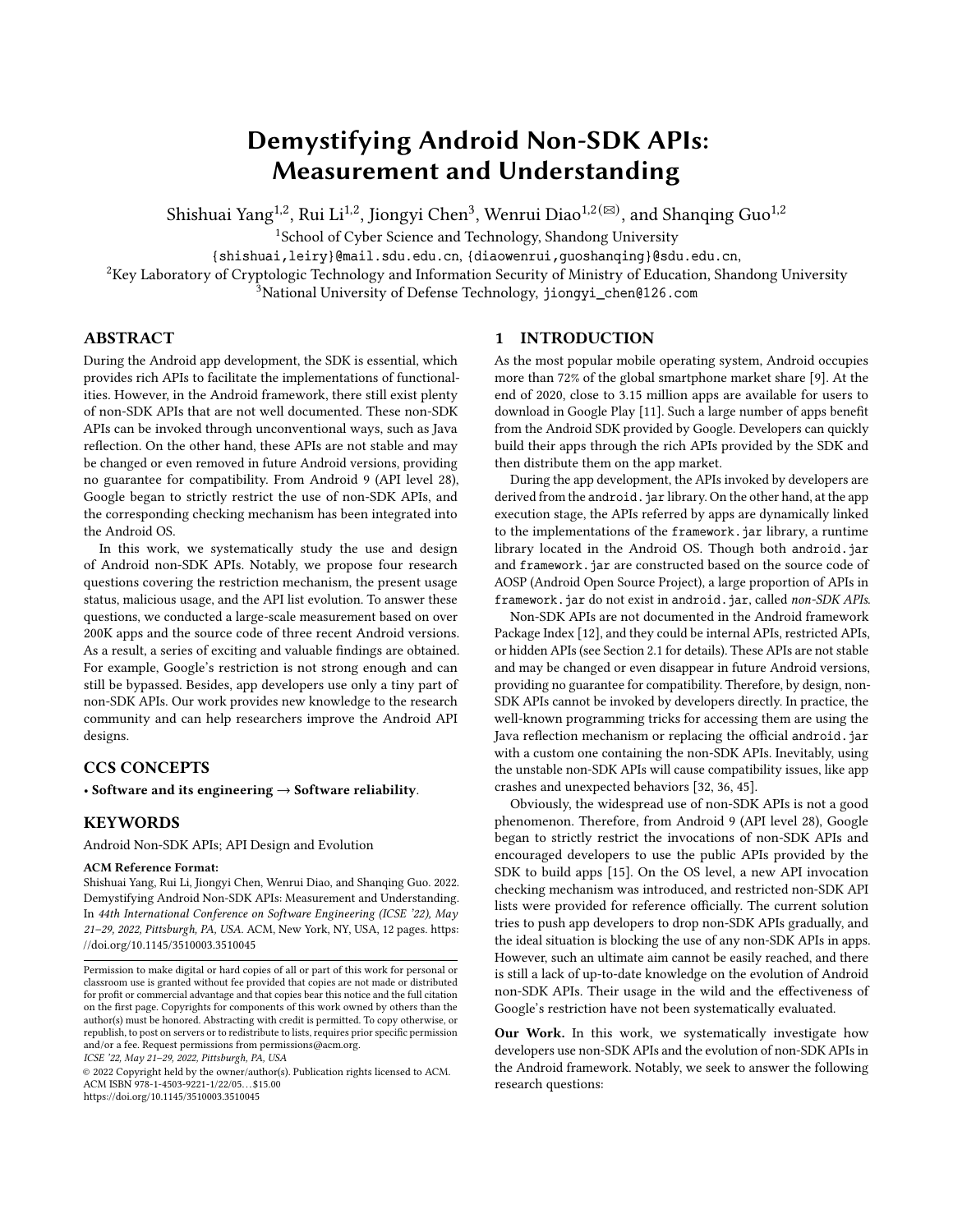Usage of Developers:

⇒ RQ1: Can Google's restriction on non-SDK APIs be bypassed?  $\Rightarrow$  RQ2: What is the present status of using non-SDK APIs in apps?

# Malware vs. Benign Apps:

 $\Rightarrow$  RQ3: What are the differences in using non-SDK APIs between malicious and benign apps?

### Evolution of Non-SDK APIs:

 $\Rightarrow$  RQ4: How did non-SDK APIs evolve in the Android framework?

To answer these proposed research questions, we collected 226,209 apps from multiple app markets to analyze how and why developers use non-SDK APIs. We also constructed a malware dataset based on VirusTotal [43] to analyze the differences in using non-SDK APIs between malicious and benign apps. In addition, through analyzing the source code of recent Android versions (9, 10, and 11), we studied the evolution of non-SDK APIs in the Android framework. Also, to facilitate the measurement, we built a series of targeted lightweight analysis tools, such as veridex++ for scanning non-SDK APIs used in apps.

Contributions. Here we list the main contributions of this paper:

- Large-scale Measurement. Based on over 200K APK files and the source code of three recent Android versions, we conducted a multi-dimension large-scale measurement on the Android non-SDK APIs in the wild.
- Systematic Study. We systematically studied the Android non-SDK APIs from the aspects of developers, malware, and system design. In particular, we proposed four significant research questions and answered them with enough supporting evidence. Here we give the corresponding short answers.
- (1) The restriction of Google still can be bypassed through the double-reflection and call stack breaking techniques.
- (2) Non-SDK APIs are widely used in apps. The usage purpose is to achieve some app features not supported by the SDK.
- (3) Non-SDK APIs have been abused by malicious apps, for example, to dynamically load malicious code.
- (4) The adjustment of non-SDK APIs is mainly for security concerns and fine-grained functionality control.

Both OS designers and the software engineering research community can benefit from this work. (1) For OS designers: Google can follow our guidelines to reformulate the policy of restricting access to non-SDK APIs, and change risky APIs with secure alternative ones. (2) For the research community: We provided multi-dimension large-scale measurement data on the Android non-SDK APIs. It reflects how app developers use APIs, and the analysis results could help design usable APIs in the future.

Roadmap. The rest of this paper is organized as follows. Section 2 provides the necessary background information to allow readers to understand this work better. Section 3 presents the experimental setup of this work. Section 4 details our empirical research to answer the above research questions. Section 5 discusses some mitigation measures to reduce the use of non-SDK APIs and the limitation of this work. Section 6 introduces related work, and Section 7 concludes this work.

### 2 BACKGROUND

In this section, we provide the necessary background of Android APIs and focus on non-SDK APIs.

### 2.1 Android APIs

API is short for application programming interface, which is a pre-defined function. Developers only need to call the corresponding API according to the convention defined by the interface without accessing the source code or understanding the details of the internal working mechanism. Android APIs provide developers with the ability to access system resources of Android devices. For example, they can access external storage through the getExternalStorageDirectory() API. The collection of these APIs constitutes the SDK. The Android SDK is almost completely closed and interacts with developers through APIs.

When developing apps, the APIs used by app developers are originated from android.  $\text{jar}^1$  which is a library in the development environment. Corresponding to android, jar used for development, there is framework.jar<sup>2</sup>, a runtime library in the Android system that contains more APIs, including non-SDK APIs. The relationship between android.jar and framework.jar is illustrated in Figure 1. Non-SDK APIs exist widely in the source code, usually in the following three forms, as shown in Listing 1. Internal APIs are not planned to be open to the outside world and are only for internal use by the system. Restricted and hidden APIs are to prevent developers from using some unstable APIs. These APIs may be removed from the Android framework or become public APIs in a specific Android version.

```
// Internal API
  package com. android. internal. telephony. cdma;
   public class SmsMessage extends SmsMessageBase
       {
     4 @UnsupportedAppUsage
     public static SmsMessage createFromPdu (byte []
        pdu ) { }
6 }
  // Restricted API
  public class Activity extends
       ContextThemeWrapper {
9 private void initWindowDecorActionBar () { }
10 }
11 // Hidden API
12 public class TelephonyManager {
13 /** Returns a constant indicating the state
       of the card apps on the default SIM card .
14 \star @hide \star/
15 @SystemApi
16 public SimState int getSimApplicationState ()
       { }
17 }
```
### Listing 1: Example of non-SDK APIs.

• Internal APIs. These APIs are usually in the com.android. internal package. The source code of all classes under this package is invisible and only can be used by system apps.

<sup>&</sup>lt;sup>1</sup>Location: <SDK-dir>/platforms/android-X/android.jar, X is the API level. <sup>2</sup>Location: /system/framework/framework.jar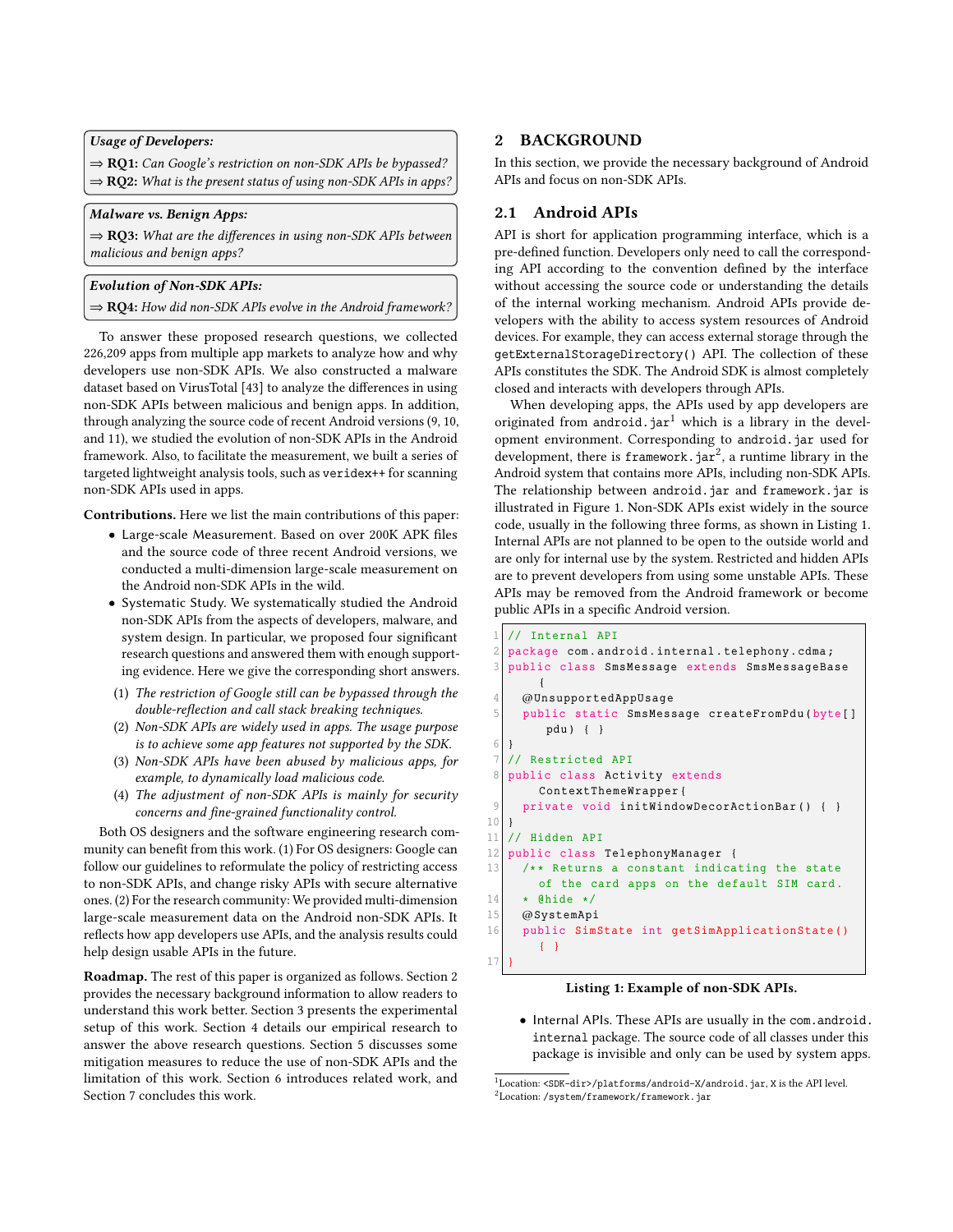

Figure 1: Relationship of android. jar and framework. jar.

This package provides the core functions of the Android system and can be used to access some sensitive resources.

- Restricted APIs. These APIs are labeled by the Java qualifiers private or default.
- Hidden APIs. These APIs are usually clearly marked with @hide in the Java doc.

As the Android OS evolves and new versions are released, each version is assigned a unique integer identifier, called the API level. Each Android device runs at exactly one API level, which precisely indicates the version of the API set that can be invoked by the apps running on the device. When an app is built, it contains the following API level information:

(1) minSdkVersion – the minimum API level required for the Android device to run this app. If the API level of the device is lower than the value specified by minSdkVersion, the device will prevent the user from installing this app.

(2) targetSdkVersion – the API level of the Android device at which this app expects to run. This information indicates that the app developer has tested this app against the target API level, and the system should not enable any compatibility behaviors to maintain this app's forward compatibility with the target version [17].

### 2.2 Restricted Non-SDK APIs

Access Method. Non-SDK APIs cannot be accessed directly through the SDK provided by Google. Before Android 9, when developing an app, the non-SDK APIs could be accessed through the following three ways:

(1) SDK replacement. Developers can use a custom android. jar (containing the non-SDK APIs implementations) to replace the default android.jar.

(2) Java reflection. Through Java reflection [18], developers can call the methods and properties of any object at runtime, even if these methods and properties are labeled by the Java qualifier private.

(3) Java Native Interface (JNI). In the Java layer, developers can call the native code by defining JNI functions. Further, they can access SDK and non-SDK APIs through specific APIs provided by NDK in the native code [31].

However, in Android 9, Google realized the problem of referencing a large number of non-SDK APIs in apps and began to restrict the use of non-SDK APIs [15]. The purpose of limiting the use of non-SDK interfaces is mainly to improve apps' stability further, prevent apps from crashing during runtime, and improve the experience of users and developers [6].

Table 1: APK dataset.

| Type        | Source                   | Amount<br>(total) | Amount<br>(filtered) |
|-------------|--------------------------|-------------------|----------------------|
| Benign Apps | APKPure, F-Droid, Anzhi, | 226.209           | 79.493               |
|             | Baidu, Huawei, Xiaomi,   |                   |                      |
| Malware     | VirusTotal               | 10,029            | 10,029               |

Non-SDK API Lists. To minimize the impact of non-SDK APIs restrictions on development workflow, Google classified all APIs in the Android framework into four different lists and targeted different lists to enforce different restrictions [10], as follows:

- blacklist blocklist. Regardless of the targetSdkVersion of the app, once the app tries to access the APIs in this list, a runtime crash will be triggered.
- greylist-max-x conditionally blocked. The APIs in this list are usually expressed in the form of greylist-max-x, and x is the code name of Android. For example, greylist-max-p means that if the targetSdkVersion of the app is no more than Android P (i.e., API level 28), the app can still access the non-SDK APIs. However, if the targetSdkVersion is greater than Android P, a runtime crash will occur when the app accesses the non-SDK APIs.
- greylist unsupported. The APIs in this list are currently not restricted and can still be used in apps.
- whitelist SDK APIs. The APIs in this list can be freely used and are now supported as part of the officially documented Android framework.

The APIs in the first three lists (i.e., non-SDK APIs) are not officially supported and may be changed at any time without notice.

### 3 METHODOLOGY AND DATASET

To answer the proposed research questions, in this section, we illustrate our measurement approach and constructed datasets.

### 3.1 Methodology

As illustrated in Figure 2, on a high level, our measurement contains three main steps, as follows:

- APK Dataset Construction. First, we constructed the APK dataset used in the study, including benign apps and malicious ones.
- API List Generation. Based on the source code of AOSP, we built an automated app scanner veridex++ and generated the non-SDK API lists.
- Multi-dimension Analysis. To answer the proposed research questions, we designed multiple kinds of targeted analysis based on the data constructed in the previous steps.

## 3.2 App Dataset Construction

In this work, the dataset used in our research is divided into two types, as shown in Table 1.

• Benign Apps. Since Google Play did not provide the app bulk downloading APIs anymore, we selected 18 popular app markets, including 9Apps, 2265, Anzhi, APKPure, Baidu, DownloadPCAPK, F-Droid, Gfan, Huawei, LapTopPCAPK,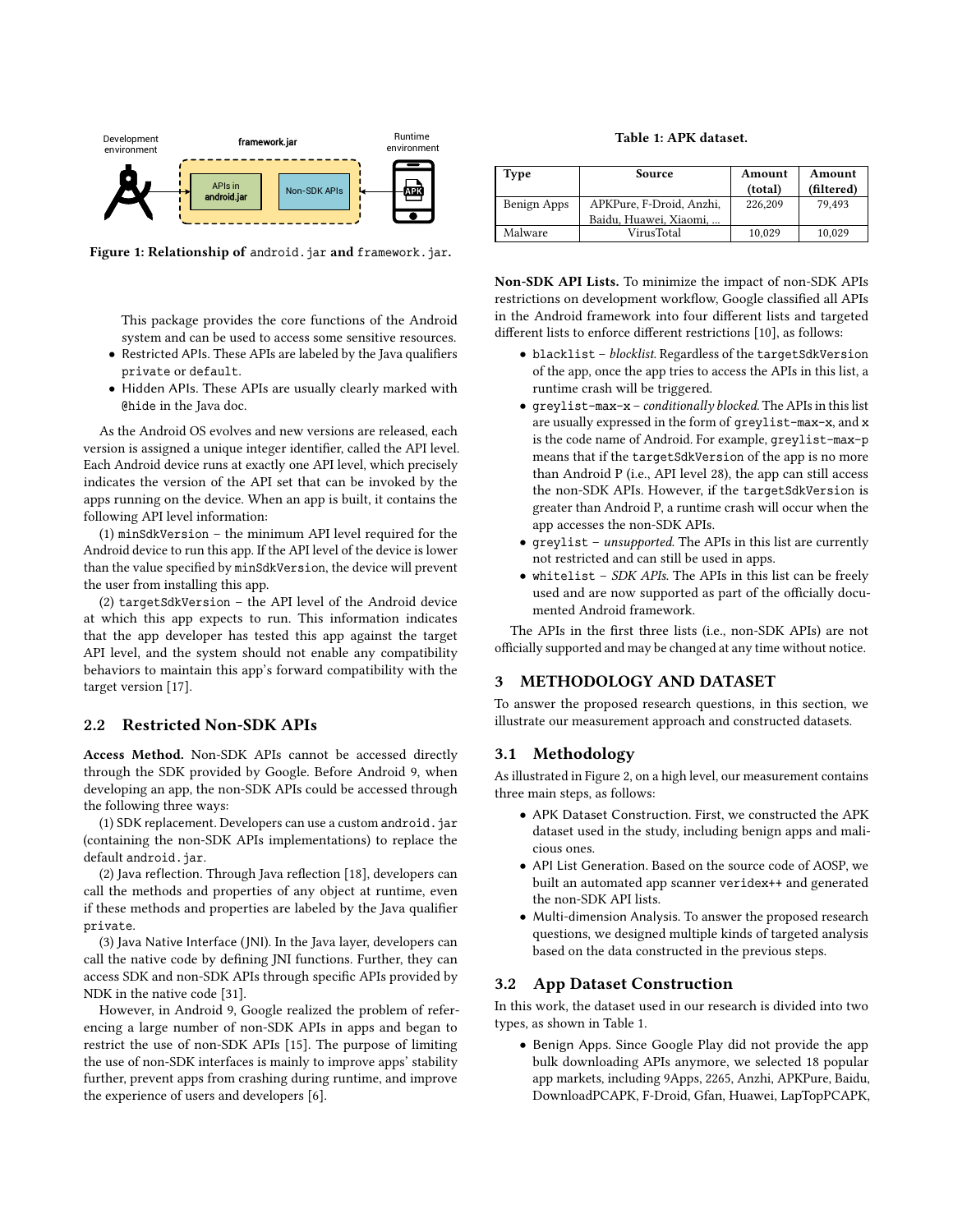

Figure 2: Overview measurement flow.

Lenovo, LePlay, Leyou, Flyme, PC6, Yingyongbao, Uptodown, and Xiaomi. After de-duplication, a total of 226,209 apps were obtained.

• Malware. We requested access to the VirusTotal dataset [43] and obtained a total of 10,029 malicious samples. VirusTotal claims that their provided malicious apps have been marked as "malicious" by at least 15 anti-virus engines.

Since we focus on the change before & after the launch of Google's restriction on non-SDK APIs (from API level 28), we filtered the apps with targetSdkVersion 27 and later versions. The filter implementation is based on Androguard [1]. Note that we did not filter malicious apps because most of their targetSdkVersion attributes are less than 28.

# 3.3 API List Generation

Veridex++. Starting from Android 9, in order to help developers detect non-SDK APIs used in their apps, Google provided a static detection tool – veridex [16]. This tool can be built by compiling the source code of AOSP. To suit apps with different targetSdkVersion attributes, we built three versions of veridex based on the source code of Android 9, 10, and 11 (corresponding to API level 28, 29, and 30).

In addition, we integrated these three versions of veridex into one tool and added the support of parallel execution for largescale app scanning, called veridex++. We utilized this tool to scan apps to obtain the used non-SDK APIs. To further reflect the real intention of developers using non-SDK APIs, we excluded the non-SDK APIs in the official libraries used by apps. These libraries are support libraries required to run apps, usually containing specific characteristics, such as beginning with com.google.\*, com.android.\*, androidx.\*, and android.\*.

Non-SDK API Lists. Based on the source code of AOSP, through executing the corresponding source code compiling command<sup>3</sup>, we obtained all non-SDK APIs corresponding to Android 9, 10, and 11 (API level 28, 29, and 30). For Android 12 (API level 31), the source code is currently not available, but Google provides independent non-SDK API lists for the Android 12 developer preview version.

### 3.4 Multi-dimension Analysis

To answer the proposed four research questions, we designed targeted analysis solutions. To RQ1, we tested various bypass approaches to validate their effectiveness and explored the restriction implementation. To RQ 4, the analysis is mainly based on comparing different versions of non-SDK lists. To RQ 2 and 3, we combined multiple data sources to measure the status. The detailed analysis methods are given by research questions in Section 4. Note that data measurement is only a part of our study, and we also investigated the fundamental causes behind these statistics results.

# 4 FINDINGS

In this section, we summarize our empirical research results on the research questions proposed in Section 1.

#### $f_0$ :// $\alpha$ ://doing-one]  $\alpha$  RQ1. Can Google's restriction on non-SDK APIs be bypassed?

As mentioned in Section 2.2, there exist some approaches (SDK replacement, Java reflection, and JNI) to access the non-SDK APIs. Through developing multiple Android apps, on Google Pixel 2 with Android 8, 9, 10, and 11, we tested the effectiveness of these approaches before/after Google launching the restriction.

Current Restriction. Based on our tests, the execution results of the mentioned bypassing methods on the blacklist are listed in Table 2. We can find that, before Google launching the restriction, these approaches can achieve access successfully. The difference is that only the Java reflection approach can access restricted APIs (the private and default APIs) because such an approach can access any object. After Google launching the restriction, all approaches cannot work and will trigger a runtime crash.

The execution results on the greylist and the greylist-max-x are consistent with Google's claim (as mentioned in Section 2.2). That is, there is no accessing restriction to the APIs on the greylist. When we tried to access the APIs on the greylist-max-x, if the targetSdkVersion of the app is less than or equal to the restricted level, these APIs can be accessed successfully. When the targetSdkVersion of the app is greater than the restricted level, it will cause a runtime crash.

Principle of Restriction. It seems that Google's strategy of restricting non-SDK APIs works well in Android 9 and later versions. We further investigated the implementation of such a restriction. It

<sup>3</sup>Command: m out/soong/hiddenapi/hiddenapi-flags.csv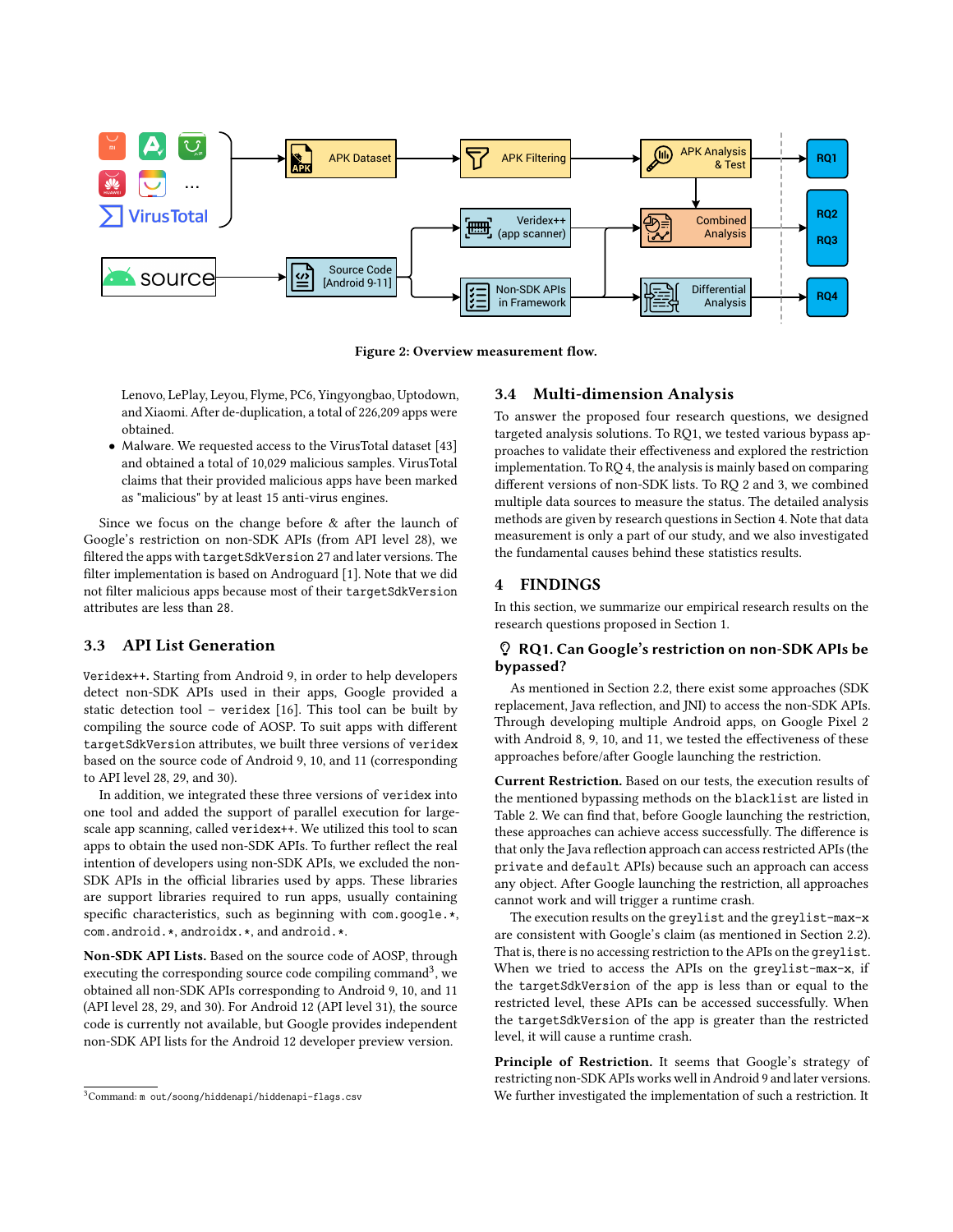| Approaches                   | <b>Before Google launching restriction</b> |                 |             | <b>After Google launching restriction</b> |                 |             |
|------------------------------|--------------------------------------------|-----------------|-------------|-------------------------------------------|-----------------|-------------|
|                              | Internal APIs                              | Restricted APIs | Hidden APIs | Internal APIs                             | Restricted APIs | Hidden APIs |
| <b>Normal Invocation</b>     |                                            |                 |             |                                           |                 |             |
| <b>SDK Replacement</b>       |                                            |                 |             |                                           |                 |             |
| <b>Java Reflection</b>       |                                            |                 |             |                                           |                 |             |
| <b>Java Native Interface</b> |                                            |                 |             |                                           |                 |             |

#### Table 2: The effectiveness of accessing non-SDK APIs on the blacklist.

is deployed on the Android Runtime level. Inside the ART virtual machine, each API has a set of access\_flags flag bits to express the attributes of the API [4]. For example, setting access\_flags as 0x2 is to indicate that the API is private. There are some reserved bits in access\_flags, which were not fully utilized before Android 9. In Android 9, these reserved bits can be used to identify which list each API belongs. When an API call triggered by an app at runtime enters the ART virtual machine, the ART virtual machine will first identify the caller's identity. If the API call is made by system apps, it will not be restricted. If not, this API's restriction level (i.e., the list that this API belongs to) will be identified according to the value of access\_flags to restrict non-SDK API calls.

In the above restriction, the ART virtual machine performs two checks to prevent non-SDK API invocations: (1) Check the caller's identity (system or third-party app). (2) Check the restriction level of the invoked API.

# Bypass Restriction. Since the execution logic of Google's restriction needs to check the API caller's identity, it can still be bypassed by destroying the integrity of the caller's identity. There are two ways for developers to achieve this goal:

(1) Double-reflection. This is a Java way. Using the system class to reflect, we can change the caller's identity to be the system [5]. We first leverage reflection to obtain the reflection API, called the meta-reflection API. This meta-reflection API is loaded by the system class. Then, we use this meta-reflection API to reflect the call to the non-SDK API. At this time, the call to the non-SDK API will be considered a system call. In addition, there is a setHiddenApiExemptions() API (a non-SDK API) under the VMRuntime class that can be used to exempt a non-SDK API from the restriction. Combining the double-reflection with setHiddenApiExemptions(), all non-SDK APIs can still be accessed through the previous approaches (i.e., SDK replacement, Java reflection, and JNI).

(2) Call Stack Breaking. This is a JNI way. By breaking the call stack of the API, the ART virtual machine cannot identify the caller [14]. Specifically, through creating a new native thread and then attaching the new thread to the ART virtual machine, this new thread will be on a new call stack. Therefore, within this new thread, when invoking an API, this API call will occur within the new call stack, and the ART virtual machine will recognize that this call is made by a system component, not a third-party app.

### RQ1 Finding

In Android 9 and later versions, app developers can still use double-reflection and call stack breaking to bypass Google's restriction and access non-SDK APIs.

#### Table 3: Statistics of apps using non-SDK APIs.

| <b>Target SDK</b> | Total apps | Apps using   | Percentage |
|-------------------|------------|--------------|------------|
| version           |            | non-SDK APIs |            |
| 27 (Android 8.1)  | 13.043     | 11.157       | 85.5%      |
| 28 (Android 9)    | 39,839     | 35.237       | 88.4%      |
| 29 (Android 10)   | 21.407     | 19,098       | 89.2%      |
| 30 (Android 11)   | 5.204      | 4.581        | 88.0%      |

Table 4: Statistics of average non-SDK APIs usage per app.

| <b>Target SDK</b> | Apps using   | <b>Used non-SDK</b> | Average    |
|-------------------|--------------|---------------------|------------|
| version           | non-SDK APIs | <b>APIs amount</b>  | usage /app |
| 27 (Android 8.1)  | 11,157       | 184.491             | 16.5       |
| 28 (Android 9)    | 35,237       | 737,467             | 20.9       |
| 29 (Android 10)   | 19.098       | 633,697             | 33.2       |
| 30 (Android 11)   | 4.581        | 167,460             | 36.6       |

### RQ2. What is the present status of using non-SDK APIs in apps?

Next, we measured the usage of non-SDK APIs in the wild. As mentioned in Section 3.3, we obtained the usage of non-SDK APIs in apps utilizing veridex++. Through comparing the usage in different app versions, we analyzed the reaction of developers to Google's restriction. Note that, since there is no official non-SDK APIs lists for API level 27 (before Google launching the restriction), we used veridex++ configured for the API level 28 to analyze apps with targetSdkVersion 27.

Overall Statistics. As listed in Table 3, using non-SDK APIs is quite common, with over 85% of apps. Also, the usage percentages in apps with different targetSdkVersion are stable, from 85.5% to 89.2%, with a slight increase. Table 4 reflects that, to a single app, more and more non-SDK APIs are used after Google launching the restriction. On average, the apps with targetSdkVersion 27 use 16.5 non-SDK APIs, and this number increases to 36.6 on targetSdkVersion 30.

To explore the causes behind the above statistics results, we conducted reverse analysis on various apps, especially those with multiple versions. Specifically, we decompiled them using Apktool [3] and performed differential analysis on their smali files. Finally, we discovered three main reasons:

(1) With the evolution of the Android OS, some APIs used in apps were adjusted to non-SDK API lists, but developers did not replace these APIs used in their apps in time. For example, some apps end the call by using the endCall() API. This API is a public API in Android 9 and was moved to the greylist in Android 10.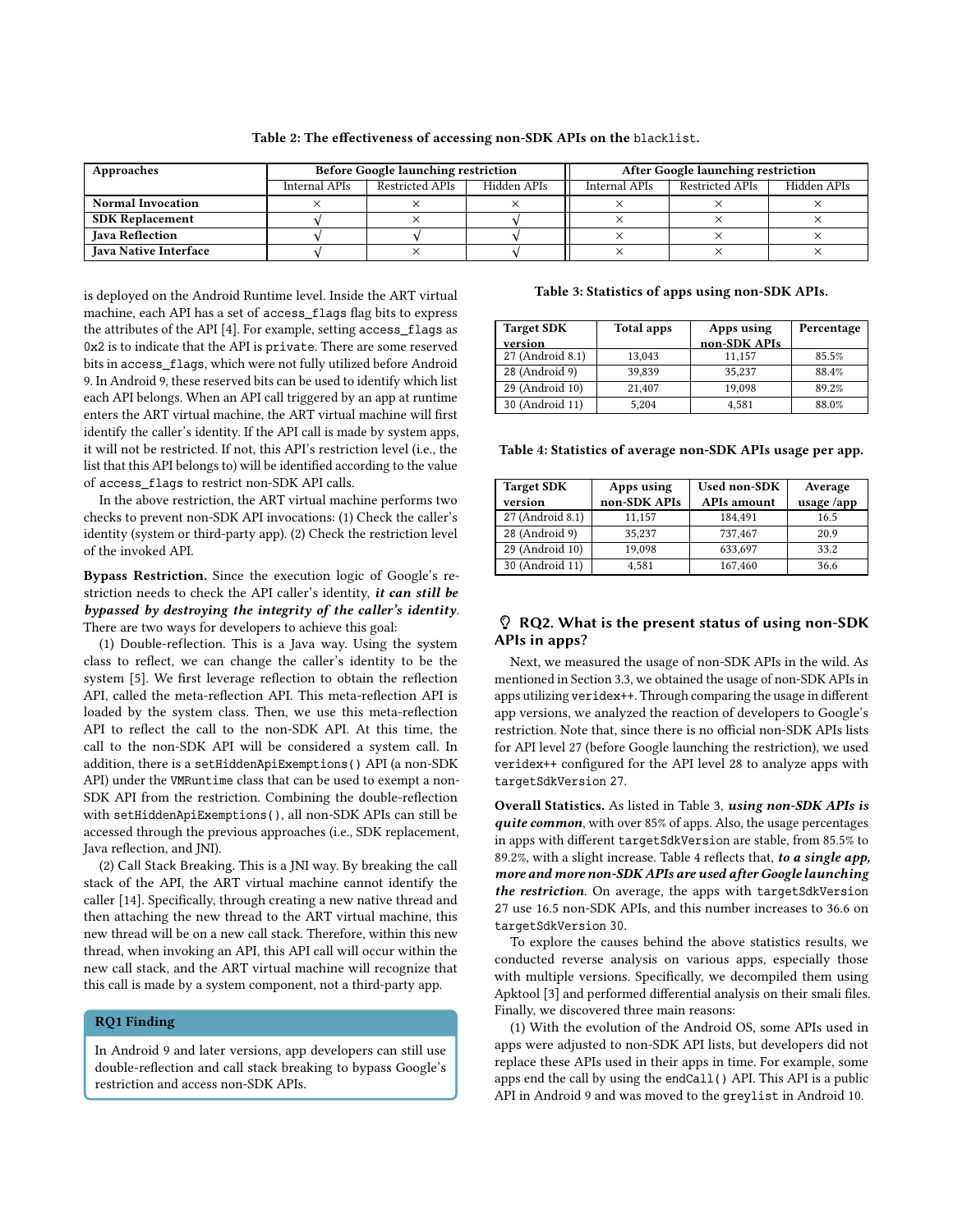

Figure 3: Distribution of non-SDK APIs referenced by apps.

Table 5: Statistics of unique non-SDK APIs used in apps.

| <b>Target SDK</b> | <b>Total non-SDK</b> | Unique used  | Percentage |
|-------------------|----------------------|--------------|------------|
| version           | <b>APIs in lists</b> | non-SDK APIs |            |
| 28 (Android 9)    | 141.735              | 4.346        | 3.1%       |
| 29 (Android 10)   | 285,463              | 4.398        | 1.5%       |
| 30 (Android 11)   | 315,872              | 2.194        | 0.7%       |

(2) Some apps integrated third-party libraries containing non-SDK APIs. These libraries are updated with app updates, which may introduce new non-SDK APIs. For example, the app Opera integrates Mintegral [8], a third-party library for advertising SDK aggregation. Its updated version for targetSdkVersion 29 uses the getBatteryCapacity() API (a non-SDK API) that does not exist in its previous versions.

(3) To increase the competitiveness of apps, the developer provides some unique functions through non-SDK APIs. For example, some developers utilize the non-SDK APIs under the BatteryStatsHelper class to monitor the battery usage of apps.

Usage by Lists. Next, we investigated what types of non-SDK APIs are used by app developers. We counted the number of non-SDK APIs referenced by apps on the greylist, greylist-max-x, and blacklist with targetSdkVersion 28, 29, and 30, as plotted in Figure 3. It shows that most of the used non-SDK APIs belong to the greylist because the greylist APIs have not been totally blocked and will not trigger runtime crashes. Some apps still use the APIs on the blacklist, and the proportion is gradually increasing.

As listed in Table 5, the proportion of non-SDK APIs used in apps accounts for a small part of the whole non-SDK APIs space  $(0.7\% \sim 3.1\%)$ , which means that *developers are only interested in* some specific functions of non-SDK APIs.

Usage by Purposes. To further explore the developers' intentions of using non-SDK APIs, we located the belonged packages of these frequently used non-SDK APIs. According to the core keywords in the package names extracted by the NLP techniques, we filtered the top 10 belonged packages, as shown in Figure 4.

- app. This package contains high-level classes encapsulating the overall Android application model [21]. For example, developers can obtain the ActivityThread class instance through currentActivityThread() (greylist, 61,885 using times) in apps, which is the main thread of the current app. Then, they can further obtain the context, package name, and other app information through ActivityThread.
- os. This package provides essential system services, message passing, and inter-process communication [26]. For example, developers can use getVolumeList() (greylist, 17,024



Figure 4: Top 10 belonged packages of non-SDK APIs.

using time) to return the path of all SD cards mounted on the device. However, the qetExternalStorageDirectory() API provided in the SDK can not achieve this.

- view. This package provides the classes that expose the basic user interfaces handling screen layout and interaction with the user [29]. For example, the developer can count the number of user clicks in apps by hooking mOnClickListener (greylist, 8,355 using times) under the mListenerInfo (greylist, 13,604 using times) object.
- content. This package contains the classes for accessing and publishing data on the device [22]. For example, if developers need to implement the hot patch function, they can invoke addAssetPath() (greylist, 13,865 using times) to achieve the dynamic resource loading.
- widget. This package contains (mostly visual) UI elements to use on the app screen [30]. For example, when developers retrieve the width and height of a picture, if this picture does not set the width and height values, the values of mMaxWidth (greylist-max-p, 11,952 using times) and mMaxHeight (greylist-max-p, 11,895 using times) will be returned by default.
- net. This package assists network access, beyond the normal java.net.\* APIs [25]. For example, developers can judge the current GPRS status through getMobileDataEnable() (greylist, 14,091 using times). If GPRS is turned on, they can perform the network traffic transmission tasks.
- telephony. This package provides APIs for monitoring basic phone information [27]. For example, developers can obtain the neighboring cell information of the device through getNeighboringCellInfo() (greylist, 3,796 using times) to locate the current device location.
- graphics. This package provides low-level graphics tools, such as canvases, color filters, points, and rectangles [23]. For example, developers usually use custom fonts in apps, and they need to load the font files and create fonts through createFromFamiliesWithDefault() (greylist, 26,019 using times).
- util. This package provides common utility APIs [28]. For example, suppose developers need to enable apps to adapt different device screens. In that case, they can use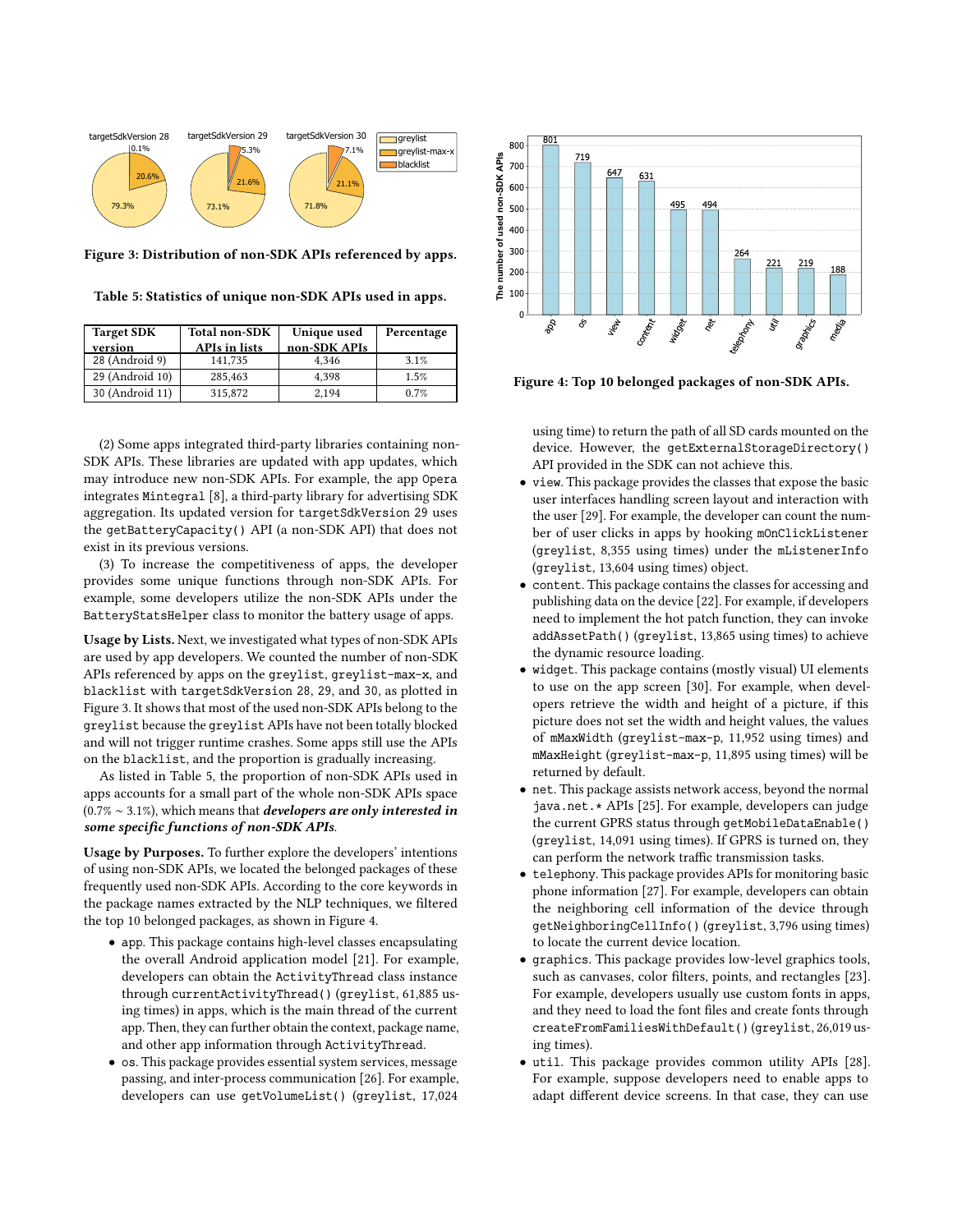noncompatWidthPixels (greylist, 20,251 using times) and noncompatHeightPixels (greylist, 18,472 using times) to obtain the device screen resolution.

• media. This package provides the classes that manage various media interfaces (audio and video) [24]. For example, if developers want to keep audio and video in sync, they usually need to use getLatency() (greylist, 2,724 using times) to obtain the track's estimated latency.

In summary, many popular app features cannot be supported by the Android SDK APIs, developers have to use non-SDK APIs.

### RQ2 Finding

Using non-SDK APIs is very common in app developments, even after Google launching the restriction. App developers are only interested in a small part of non-SDK APIs, and the purposes are using unique features not supported by the SDK.

# RQ3. What are the differences in using non-SDK APIs between malicious and benign apps?

The targetSdkVersion attributes of all malicious apps in our dataset are less than 28, so we used veridex++ configured for API level 28 to scan them for generating the usage list of non-SDK APIs. The result shows that the usage of non-SDK APIs is widespread. In total, 61% of malware (6,150/10,029) used at least one non-SDK API.

Following the same approach, we scanned the benign apps with targetSdkVersion 28. We compared the results and selected the top 10 non-SDK APIs used in two kinds of apps for further analysis, as shown in Figure 5. It shows that the non-SDK APIs used by benign apps and malicious apps are quite different, and only four APIs (currentActivityThread(), status\_bar\_height(), noncompatWidthPixels(), and noncompatHeightPixels()) exist in both bar charts. Further checking shows *malicious* apps abuse non-SDK APIs to achieve malicious purposes. Here we give two concrete cases.

Case Study 1. getService() is the most frequently used non-SDK API in malicious apps, which is designed for obtaining specific system services. In some usage cases, the malicious app invokes this API to obtain the IPhoneSubInfo interface [7], mainly responsible for querying SIM card information. Further, with IPhoneSubInfo, this app can use the hidden method – getSubscriberId(int subId) to obtain the IMSI (International Mobile Subscriber Identity) of the SIM card $4$  according to subId. Finally, this app can guess the PIN (Personal Identification Number) code of the SIM card based on the IMSI. By default, it is usually the last six digits of the IMSI or 123456. The PIN code is essential and protects many significant functions of the SIM card, like network billing and internal information modification. With the PIN code, the malicious app can deduct fees without the user's consent. Part of the exploit code is listed in Listing 2.

```
public static String getPayPassword ( String str,
       Context context ) {
2 \mid if (!TextUtil.notNull(str))3 str = SIMUtil.getIMSI2(context);
      \}
```
<sup>4</sup>If the current device is a dual-mode phone, it will return the IMSI of the main card.

```
5 return TextUtil . notNull ( str ) ? str . substring (
       str.length()-6, str.length()):"123456";
6 }
```
#### Listing 2: Exploit case of PIN through getService().

Case Study 2. Even if both benign and malicious apps use the same non-SDK API, their purposes are different. For example, currentActivityThread() can be used to obtain the hidden ActivityThread class instance. After an app gets ActivityThread, all APIs belonging to this class can be invoked by reflection, like the APIs for obtaining the process name and the app package name.

For the malicious usage (as demonstrated in Listing 3), an app can further obtain the mPackages instance in ActivityThread through the reflection and set its mClassLoader parameter to a custom DexClassLoader object referring to a malicious DEX file (Line 9). When this malicious DEX file is loaded, the app achieves dynamic malicious code loading to bypass the anti-virus detection.

For benign usage, the primary purpose is to improve the user experience. In Android 9, if an app uses non-SDK APIs, a dialog box will pop up at runtime to indicate that there exists an API compatibility problem. As a solution, the app can set the mHiddenApiWarningShown parameter in ActivityThread to true to prevent displaying this warning dialog box.

```
public void attachBaseContext ( Context context ) {
 2 ...
     Class <? > cls = Class . forName ("android . app.
       ActivityThread ") ;
     Method method = cls. getMethod ("
       currentActivityThread ", new Class [0]) ;
 5 ...
     6 DexClassLoader dexClassLoader = new
       DexClassLoader ( String . valueOf ( absolutePath2
        ) + "/ code . dex ", absolutePath , "/ data / data /
        " + context . getPackageName () + "/ lib /",
        context . getClassLoader () . getParent () ) ;
     Field declaredField2 = Class.forName("android
        . app . LoadedApk ") . getDeclaredField ("
        mClassLoader ") ;
8 declaredField2.setAccessible (true) ;
     declaredField2.set (((WeakReference) ((Map)
        declaredField . get ( invoke ) ) . get (
        getPackageName () ) ) . get () , dexClassLoader ) ;
10 }
```
Listing 3: Malicious usage of currentActivityThread().

### RQ3 Finding

Non-SDK APIs have been abused for malware to achieve malicious purposes. Even for the same APIs, the usages of malicious and benign apps are usually different.

# RQ4. How did non-SDK APIs evolve in the Android framework?

The above analysis shows there are still a large number of apps using non-SDK APIs, and intrusive changes to non-SDK APIs will cause extensive app crashes. Therefore, it is essential to understand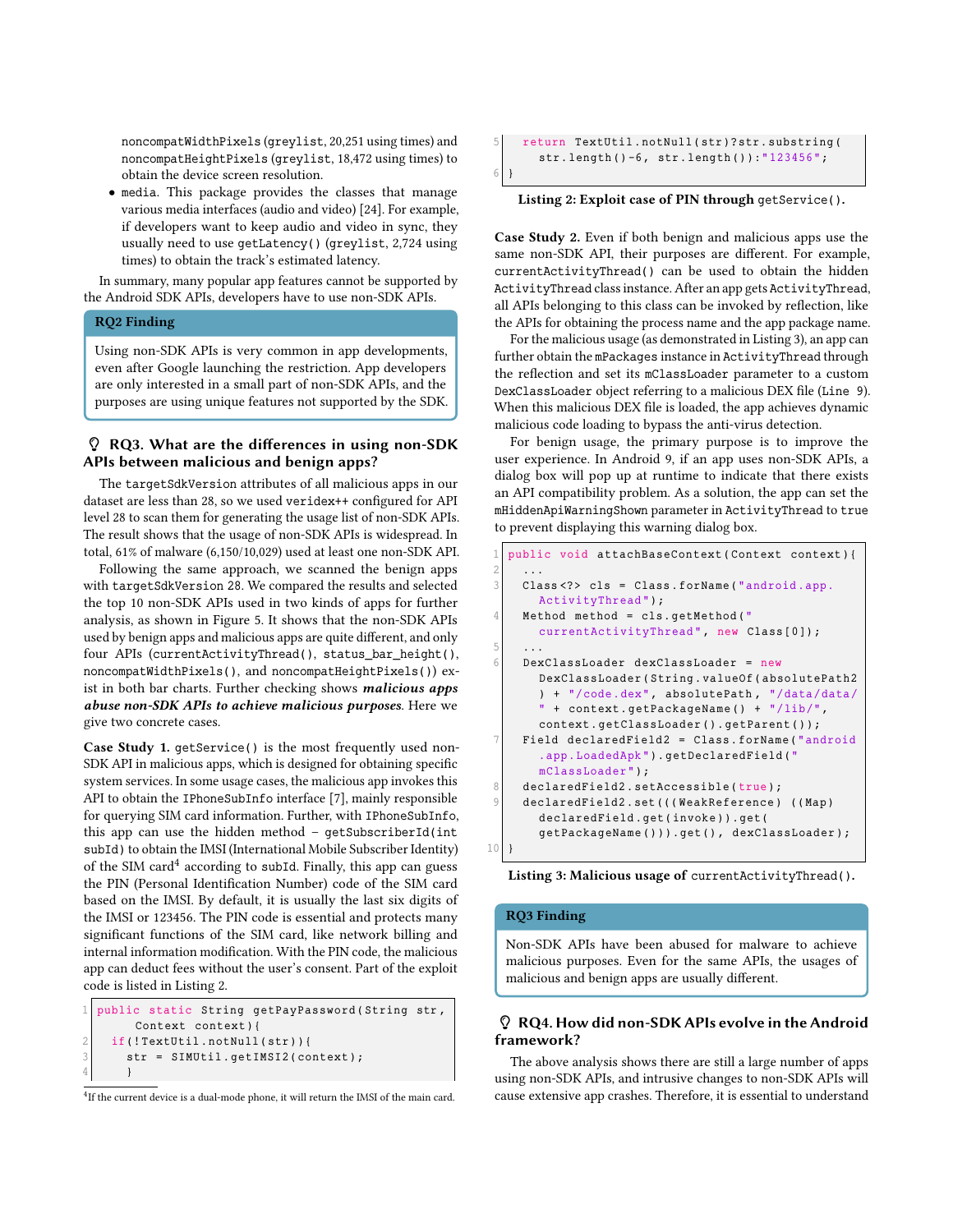

Figure 5: Top 10 non-SDK APIs used by malicious and benign apps.



Figure 6: Changes in the amount of non-SDK APIs.

the evolution of non-SDK APIs in the Android framework. As mentioned in Section 3.3, we obtained the non-SDK API lists of Android 9, 10, 11, and 12 (API level 28, 29, 30, and 31). Further, we conducted a series of API list evolution analyses.

Restricted APIs Amount. The number of APIs in each list of the four versions is shown in Figure 6. It shows that Android 9 has fewer restricted APIs than other versions, especially the APIs on the blacklist. However, the APIs on the blacklist have increased significantly in later versions, especially from Android 9 to 10, which has increased by about 16 times. The number of APIs in other lists has remained relatively stable. Since Android 9 is the first version that Google began to implement restrictions on, if many APIs are directly added to the blacklist, it will cause API compatibility issues for a large number of apps.

API List Adjustments. To characterize the evolution of non-SDK API lists, we recorded the changes in the number of APIs in these lists between the adjacent Android versions, as shown in Table 6. In the adjustment of restricted API lists: (1) If a new non-SDK API is added to the Android framework, it will be highly likely added to the blacklist directly. The reason is that these newly added APIs have not been used by any apps, which can directly serve the purpose of restricting developers' access. (2) The APIs on the blacklist and greylist-max-x are more likely to be removed from the Android framework than the greylist. It is because these

two types of non-SDK APIs are used relatively infrequently. Also, their functions are more relevant to user privacy. For example, notifyLocationChanged() is on the blacklist in Android 10 and was removed in Android 11. Using this API can notify the cell location change of the device. (3) Only a few APIs will be moved to the list with lower restriction levels or become public APIs. The APIs are usually moved to the list with the adjacent restriction level. For example, more APIs on the greylist are moved to the greylist-max-x rather than the blacklist. Since the APIs on the greylist are still used by apps, moving them directly to the blacklist will cause numerous app crashes at runtime. Moving them to the greylist-max-x not only ensure that apps using these APIs can still run on old devices, but also achieve the purpose of restricting the use of these APIs on the latest version of devices.

Reasons of Adjustments. We further explored that, in the list adjustment, why some APIs are further restricted (e.g., greylist → greylist-max-x), and some APIs are loosened to the lower restriction lists (e.g., greylist  $\rightarrow$  whitelist). As a preliminary, we first investigated which kinds of non-SDK APIs were adjusted. Through filtering the keywords of names of packages that each non-SDK API belongs to, we obtained the most frequently adjusted features (packages) and the number of associated APIs in the process of list adjustment, as shown in Table 7. It shows that the APIs belonging to the Android telephony framework are more likely to be affected. Telephony is related to various system core services, such as CALL services, SMS services, and APN access points.

For the case of enhancing the restriction, the first reason is the security concern. These APIs may bypass privacy protection and infringe user privacy. For example, deleteMessageFromIcc() is on the greylist in Android 10 and was moved to the blacklist in Android 11. Text messages are stored on the SIM card by default, not on the Android device. Using this API can delete all text messages stored on the SIM card, causing permanent loss of user data. Also, for the same reason, various newly added telephony-related APIs are directly added to the blacklist.

Besides, adding some APIs to the restricted list can achieve a more fine-grained access control of the API's functions. For example, finish() is an overloaded function in the android.app. Activity class used to close the activity and has two declarations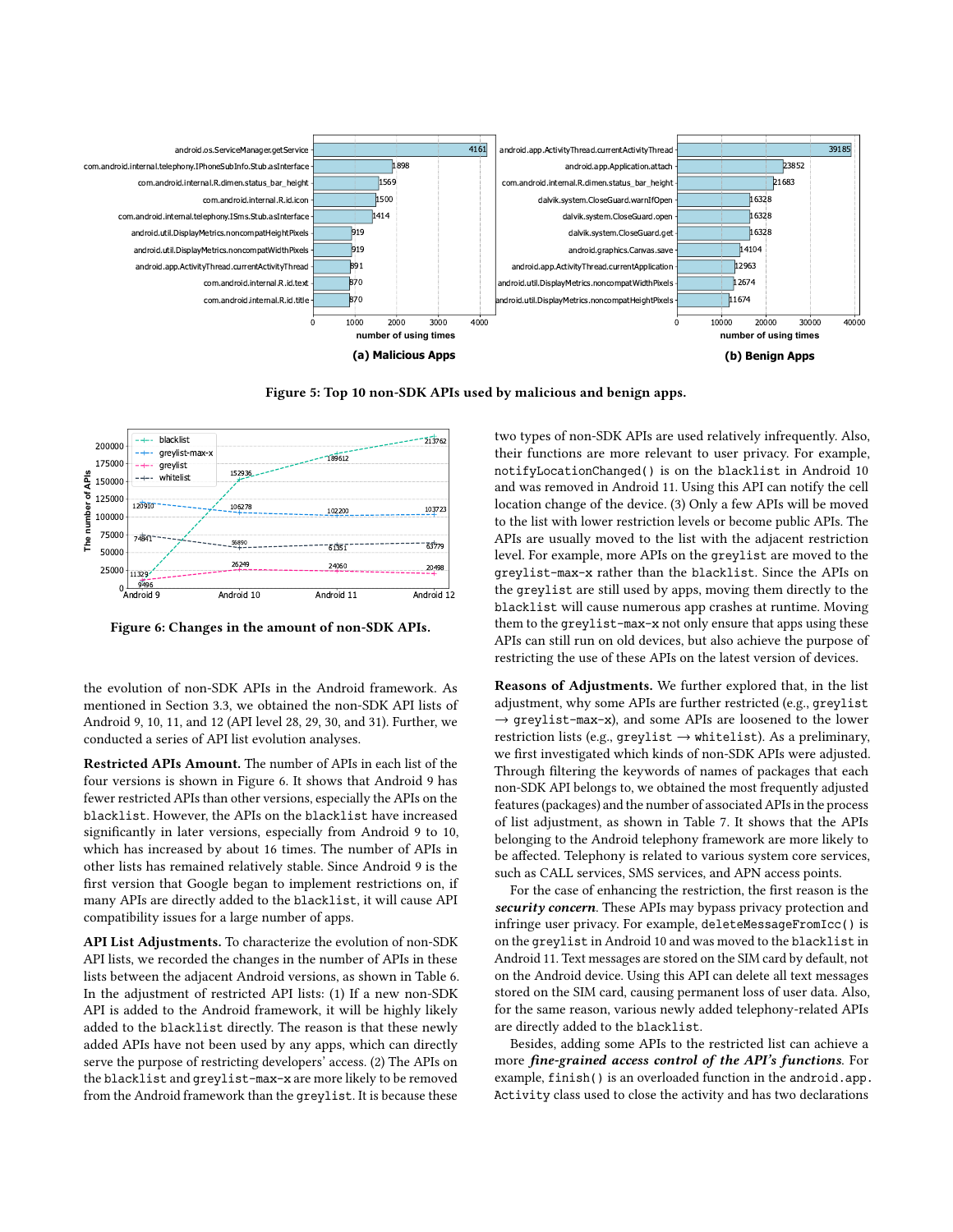Table 6: Changes of the amount of non-SDK APIs by list type between adjacent Android versions.

| <b>List Changes</b>                      | Android $9 \rightarrow$ Android 10 | Android $10 \rightarrow$ Android 11 | Android $11 \rightarrow$ Android 12 |
|------------------------------------------|------------------------------------|-------------------------------------|-------------------------------------|
| $new \rightarrow blacklist$              | 145,103                            | 53,802                              | 38,954                              |
| $new \rightarrow qrevlist-max-x$         | 5.                                 | 27                                  | 28                                  |
| $new \rightarrow greylist$               | 16,966                             | 126                                 | 30                                  |
| blacklist $\rightarrow$ remove           | 1,847                              | 17,979                              | 14,790                              |
| qreylist-max- $x \rightarrow$ remove     | 15,195                             | 4,912                               | 1,573                               |
| qreylist $\rightarrow$ remove            | 1,478                              | 488                                 | 506                                 |
| blacklist $\rightarrow$ qreylist-max-x   | $\mathbf{0}$                       | $\mathbf{0}$                        | $\mathbf{0}$                        |
| blacklist $\rightarrow$ greylist         | $\mathbf{0}$                       | $\overline{2}$                      | 36                                  |
| blacklist $\rightarrow$ whitelist        | $\mathbf{0}$                       | 119                                 | 97                                  |
| qreylist-max- $x \rightarrow b$ lacklist |                                    |                                     | 7                                   |
| qreylist-max-x $\rightarrow$ qreylist    | 121                                | 4                                   | $\mathbf{0}$                        |
| qreylist-max- $x \rightarrow$ whitelist  | 111                                | 83                                  | 23                                  |
| qreylist $\rightarrow$ blacklist         | 168                                | 853                                 | 14                                  |
| $q$ reylist $\rightarrow$ greylist-max-x | 791                                | 895                                 | 3,098                               |
| qreylist $\rightarrow$ whitelist         | 197                                | 98                                  | 10                                  |
| whitelist $\rightarrow$ blacklist        | 15                                 |                                     | 1                                   |
| whitelist $\rightarrow$ qreylist-max-x   | $\mathbf{0}$                       | 0                                   | $\mathbf{0}$                        |
| whitelist $\rightarrow$ greylist         | 467                                | 7                                   | $\theta$                            |

†: new represents the number of APIs newly added to the list, and remove represents the number of APIs removed from the list.

### Table 7: The most affected features during the list change process and the number of related APIs.

| <b>List Changes</b>                      | Android $9 \rightarrow$ Android 10 | Android $10 \rightarrow$ Android 11 | Android $11 \rightarrow$ Android 12 |
|------------------------------------------|------------------------------------|-------------------------------------|-------------------------------------|
| $new \rightarrow blacklist$              | (telephony, 25,218)                | (telephony, 7,690)                  | (telephony, 6,759)                  |
| $new \rightarrow greylist-max-x$         | (telephony, 1)                     | (app, 5)                            | (view, 12)                          |
| $new \rightarrow qrevlist$               | (apache, 8,496)                    | (telephony, 60)                     | (libcore, 13)                       |
| blacklist $\rightarrow$ remove           | (media, 395)                       | (telephony, 5,138)                  | (telephony, 2,727)                  |
| qreylist-max- $x \rightarrow$ remove     | (media, 2, 124)                    | (net, 567)                          | (app, 234)                          |
| qreylist $\rightarrow$ remove            | $(\text{util}, 351)$               | (telephony, 175)                    | (provider, 108)                     |
| blacklist $\rightarrow$ qreylist-max-x   | N/A                                | N/A                                 | N/A                                 |
| blacklist $\rightarrow$ greylist         | N/A                                | (telephony, 1)                      | (bluetooth, 35)                     |
| blacklist $\rightarrow$ whitelist        | N/A                                | (telephony, 45)                     | (telephony, 30)                     |
| qreylist-max- $x \rightarrow b$ lacklist | (system, 1)                        | (telephony, 1)                      | (media, 4)                          |
| qreylist-max-x $\rightarrow$ qreylist    | (os, 53)                           | (telephony, 3)                      | N/A                                 |
| qreylist-max- $x \rightarrow$ whitelist  | (media, 21)                        | (telephony, 29)                     | $(q$ raphics, 5)                    |
| qreylist $\rightarrow$ blacklist         | (hardware, 55)                     | (app, 127)                          | $(q$ raphics, $10)$                 |
| qreylist $\rightarrow$ qreylist-max-x    | (telephony, 125)                   | (R, 702)                            | (telephony, 915)                    |
| qreylist $\rightarrow$ whitelist         | (media, 75)                        | $(\text{util}, 58)$                 | (media, 3)                          |
| whitelist $\rightarrow$ blacklist        | $($ os, 11 $)$                     | $($ os, 1 $)$                       | (telephony, 1)                      |
| whitelist $\rightarrow$ qreylist-max-x   | N/A                                | N/A                                 | N/A                                 |
| whitelist $\rightarrow$ greylist         | $(\text{util}, 107)$               | (provider, 7)                       | N/A                                 |

†: N/A means that no features are affected.

(with parameters or not), as shown in Listing 4. Note that finish() is a publicly accessible API. However, finish(int finishTask) belongs to the greylist before Android 12 and was moved to the greylist-max-x in Android 12. In fact, the internal implementation of finish() calls finish(int finishTask) and passes in a default parameter – DONT\_FINISH\_TASK\_WITH\_ACTIVITY (Line 4-6), which means closing the activity without closing the stack. When the activity to be closed is not at the bottom of the stack, if the app calls finish(int finishTask) rather than finish() and passes in the FINISH\_TASK\_WITH\_ROOT\_ACTIVIT parameter, this app will exit unexpectedly.

```
public static final int
      DONT_FINISH_TASK_WITH_ACTIVITY = 0;
2 public static final int
      FINISH_TASK_WITH_ROOT_ACTIVITY = 1;
  public static final int
      FINISH_TASK_WITH_ACTIVITY = 2;
  4 public void finish () {
5 finish ( DONT_FINISH_TASK_WITH_ACTIVITY ) ;
    6 }
  private void finish (int finishTask) { ... }
```
Listing 4: Example of the API being further restricted.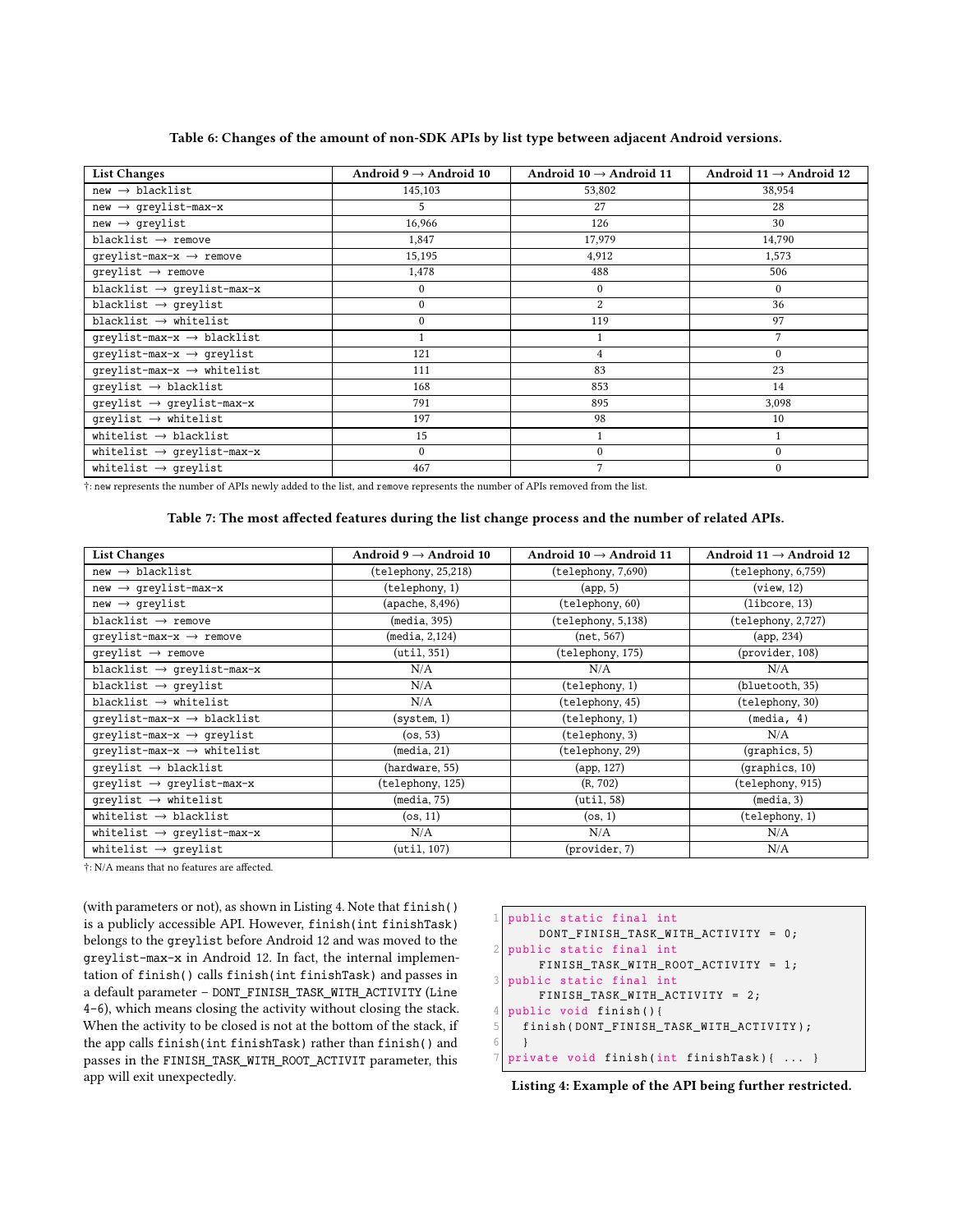The restriction on finish(int finishTask) (and other similar APIs) is beneficial to less experienced developers, preventing them from passing in wrong parameters and causing unexpected consequences.

The main reason for loosening restrictions may be the requests from app developers. Since some developers must use the restricted APIs to implement specific functions, they applied to Google for releasing some APIs (through the Android Issue Tracker [13]). On the other hand, it is also related to the new features added in the new versions of the Android OS. For example, from Android 9 to 10, many media-related APIs under the android.media.tv package were moved from the greylist to whitelist. The corresponding is that, in Android 10, Google brought many improvements and changes to the Android TV, including security & privacy, media & graphics, dynamic partitions, and energy consumption/doze [2].

# RQ4 Finding

In the evolution of Android OS, the non-SDK API lists were adjusted frequently. The reasons for enhancing API restrictions are mainly for security concerns and fine-grained control. The reasons for loosening API restrictions are mainly due to developer requests and newly added features.

# 5 DISCUSSIONS

In this section, we discuss some limitations of this work and give suggestions for reducing the use of non-SDK APIs and improving the efficiency of malware detection.

Limitations. In this study, our basic data of non-SDK APIs used in apps relies on the veridex tool provided by Google. However, veridex cannot detect JNI calls, and the detection of reflection is not 100% accurate. On the other hand, dynamic analysis is not a suitable solution for the massive number of apps in our dataset due to efficiency and coverage issues. Therefore, compared with the dynamic analysis approach, we developed veridex++ based on veridex, a static analysis solution for the large-scale app scanning.

We used veridex++ configured for API level 28 to scan apps with targetSdkVersion attributes less than 28. It may cause false positives because, for some non-SDK APIs in API level 28, when these apps used them, these APIs might still be SDK APIs. For the top 10 non-SDK APIs used by malicious apps, we manually excluded such false positives.

The number of apps with targetSdkVersion 30 is relatively small (i.e., 5,204) because it is the latest Android API level (when conducting this work), and the mainstream Android devices on the market are still Android 10 (API level 29). Therefore, considering the future versions of released apps, some basic data may fluctuate, like Table 3, Table 4, and Table 5. Also, to further understand the developers' intentions of using non-SDK APIs, large-scale surveys/interviews on developers could be conducted.

Restriction Suggestions. According to the above analysis, most developers may ignore Google's restriction, resulting in an increase in using non-SDK APIs in recent versions of apps. Here we propose some suggestions for balancing the requirements of developers and app compatibility.

- (1) For app development, when developers invoke non-SDK APIs, Android Studio should prompt a reminder about the consequence of accessing the API or provide an alternative to the public APIs with similar functions. Also, an integrity check mechanism of SDK should be added to Android Studio. So it can detect whether the android.jar library has been replaced and resets it to the official version.
- (2) For app runtime, Google needs to further cut off the way to access non-SDK APIs, such as adding a mechanism to identify double-reflection calls. Also, at the native layer, apps should be prohibited from creating new native threads to prevent them from bypassing the restriction by breaking the function call stack.
- (3) For API design, the widely used non-SDK APIs should be released or redesigned for public usage. Google could use the API usage data and the developer requests as references.

Malware Detection. Malware detection is a popular topic in the mobile security research community. The current mainstream malware detection technology is to build a classifier through machine learning based on a series of features extracted from apps, such as requested permissions and API calls [19, 34]. The accuracy of identifying malware basically depends on the extracted features. That is, the selected features should have significant differences between malicious and benign apps. This research shows that non-SDK APIs meet this requirement because there exist significant API usage differences (see Figure 5). In addition, the app behaviors are entirely different for the same APIs, and the corresponding API call sequences are also entirely different. Therefore, we recommend using non-SDK APIs as an essential feature when building malware classifiers to improve malware detection accuracy.

# 6 RELATED WORK

The Android API has been studied by plenty of previous work. However, most research focused on public APIs, and rare work noticed the non-SDK APIs in Android. In this section, we review the related work on Android APIs.

Non-SDK APIs. The most relevant work to non-SDK API was conducted by Li et al. [35]. They empirically investigated the evolution of Android internal APIs and hidden APIs from the aspects of significance, impact, and adoption. However, their work was based on early versions of Android ( $\leq 6.0$ ) before Google deployed the restriction on non-SDK APIs. The relevant knowledge needs to be updated to reflect the current status. Also, at that time, since Google did not provide the complete list of non-SDK APIs at each API level, the corresponding data analysis may not be accurate (may exist false positive or false negative).

Unlike the above research, in this paper, we mainly focus on the usage of non-SDK APIs in the Android framework after Google deployed access restrictions on non-SDK APIs. To the best of our knowledge, we are the first to conduct a systematic study of non-SDK APIs after Google implemented the restriction.

API Evolution. Various previous work studied the evolution of Android APIs. McDonnell et al. [42] found that Android is evolving fast at a rate of 115 API updates per month on average. However, developers cannot adopt these newly added APIs in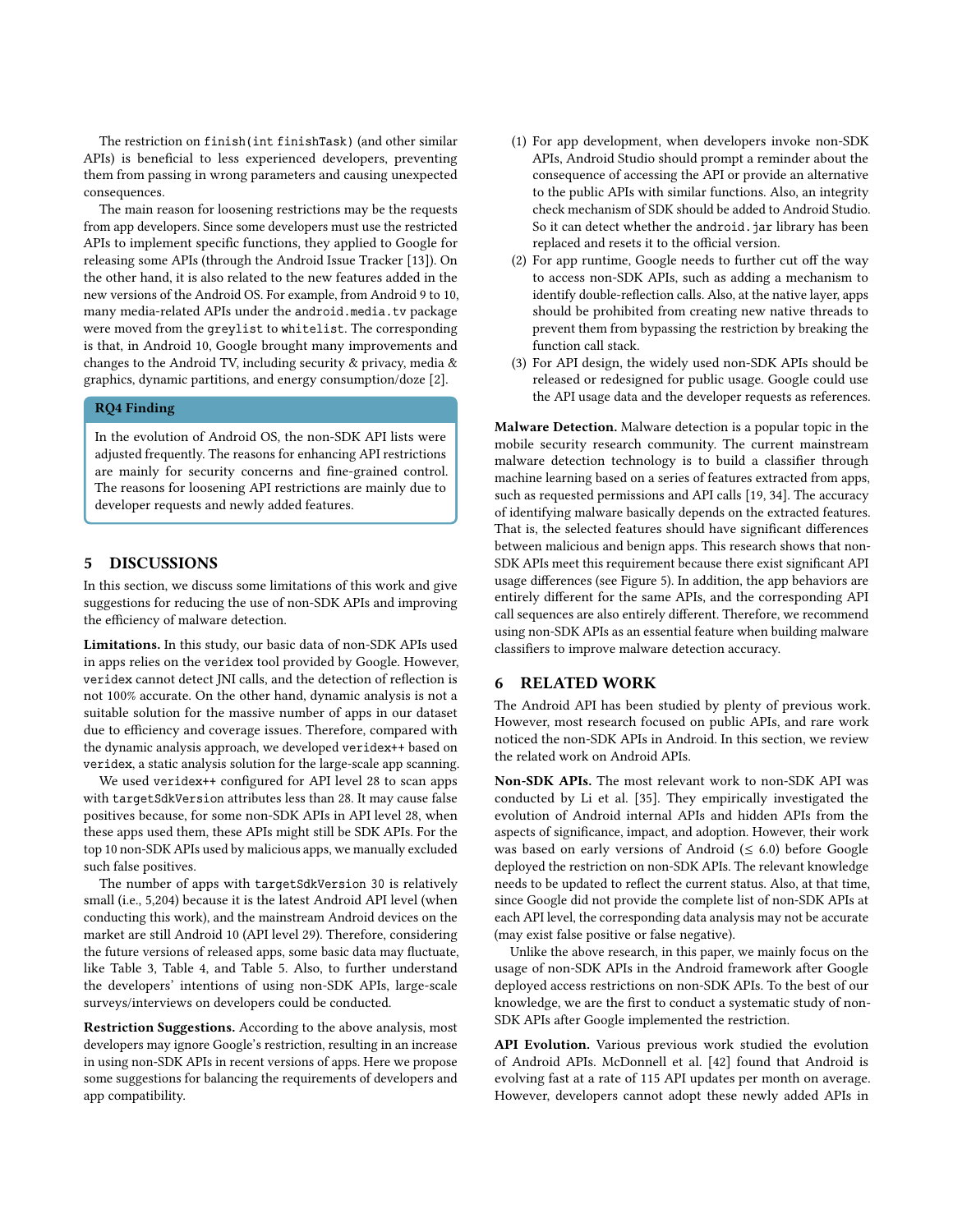time. Linares-Vásquez et al. [38] analyzed the relation between the success of apps and the change- and fault-proneness of the underlying APIs. Their study shows that less fault- and changeprone APIs contribute more to apps' successes. In addition, they also investigated a relationship between API changes and developers' reactions [39]. Li et al. [37] performed an exploratory study of deprecated Android APIs based on a prototype research tool called CDA and discovered that the Android framework codebase is regularly cleaned up from deprecated APIs in a short period. More recently, Liu et al. [40] conducted an empirical study to characterize silently-evolved methods across ten versions of the Android API. These methods are functions whose behavior might have changed, but the corresponding documentation did not change accordingly.

Compatibility Issues. API evolution causes compatibility issues in Android apps [44]. Li et al. [36] proposed CiD to detect APIrelated compatibility issues based on an API lifecycle model. He et al. [32] studied compatibility problems induced by the evolution of Android OS. They developed IctApiFinder to discover incompatible API usage issues in Android apps based on interprocedural data-flow analysis. Huang et al. [33] identified the callback compatibility issues induced by callback API evolution and devised Cider to detect this kind of issue. Cai et al. [20] empirically investigated the app incompatibilities that are actually exercised at runtime and found that runtime incompatibilities are mostly due to API changes during SDK evolution. Xia et al. [45] focused on the Android developers' reactions to evolution-induced API compatibility issues. Their research shows that developers do not want to provide alternative implementations for incompatible API invocations. More recently, Mahmud et al. [41] introduced ACID, which leverages API differences and static analysis of source code of Android apps to detect compatibility issues caused by API evolution.

### 7 CONCLUSION

Since Android 9, Google began to restrict access to non-SDK APIs to improve apps' stability. In this paper, we conducted the first large-scale study on the use and design of non-SDK APIs. We first explored the implementation of Google's restriction. Then, we investigated the present usage trend and purposes of non-SDK APIs. Next, we compared their usage in malicious apps. Finally, we characterized the evolution of non-SDK APIs in the Android framework. A series of exciting and valuable findings are obtained, which provides new knowledge to the research community and can help researchers improve Android APIs' design.

# ACKNOWLEDGEMENTS

We thank the anonymous reviewers for their insightful comments. This work was partially supported by National Natural Science Foundation of China (Grant No. 61902148) and Qilu Young Scholar Program of Shandong University.

#### REFERENCES

- [1] 2021. Androguard. Retrieved August 24, 2021 from https://github.com/androgu ard/
- [2] 2021. Android 10 on Android TV. Retrieved August 24, 2021 from https://androiddevelopers.googleblog.com/2019/12/android-10-on-android-tv.html
- [3] 2021. Apktool. Retrieved August 24, 2021 from https://ibotpeaches.github.io/Ap ktool/
- [4] 2021. Dalvik Executable format. Retrieved August 24, 2021 from https://source.a ndroid.com/devices/tech/dalvik/dex-format
- [5] 2021. FreeReflection. Retrieved August 24, 2021 from https://github.com/tiann/F reeReflection/
- [6] 2021. Improving Stability by Reducing Usage of non-SDK Interfaces. Retrieved August 24, 2021 from https://android-developers.googleblog.com/2018/02/impr oving-stability-by-reducing-usage.html
- [7] 2021. IPhoneSubInfo. Retrieved August 24, 2021 from https://android.googlesour ce.com/platform/frameworks/base/+/refs/heads/master/telephony/java/com/a ndroid/internal/telephony/IPhoneSubInfo.aidl
- [8] 2021. Mintegral SDK. Retrieved August 24, 2021 from https://www.mintegral.co m/cn/sdk/
- [9] 2021. Mobile Operating System Market Share Worldwide March 2021. Retrieved August 24, 2021 from https://gs.statcounter.com/os-market-share/mobile/
- [10] 2021. Non-SDK API lists. Retrieved August 24, 2021 from https://developer.andr oid.com/guide/app-compatibility/restrictions-non-sdk-interfaces#list-names
- [11] 2021. Number of Mobile Apps in Leading App Stores Worldwide in 2020. Retrieved August 24, 2021 from https://financesonline.com/number-of-apps-in-leadingapp-stores/
- [12] 2021. Package Index. Retrieved August 24, 2021 from https://developer.android. com/reference/packages
- [13] 2021. Public Java APIs Requests. Retrieved August 24, 2021 from https://issuetra cker.google.com/issues?q=Public%20Java%20APIs%20Requests
- [14] 2021. RestrictionBypass. Retrieved August 24, 2021 from https://github.com/Chi ckenHook/RestrictionBypass/
- [15] 2021. Restrictions on non-SDK interfaces. Retrieved August 24, 2021 from https://de veloper.android.com/guide/app-compatibility/restrictions-non-sdk-interfaces
- [16] 2021. Test using the veridex tool. Retrieved August 24, 2021 from https://develo per.android.com/guide/app-compatibility/restrictions-non-sdk-interfaces#test-.<br>veridex-tool
- [17] 2021. Understanding Android API levels. Retrieved August 24, 2021 from https: //docs.microsoft.com/en-us/xamarin/android/app-fundamentals/android-apilevels/
- [18] 2021. Using Java Reflection. Retrieved August 24, 2021 from https://www.oracle .com/technical-resources/articles/java/javareflection.html
- [19] Daniel Arp, Michael Spreitzenbarth, Malte Hubner, Hugo Gascon, and Konrad Rieck. 2014. DREBIN: Effective and Explainable Detection of Android Malware in Your Pocket. In Proceedings of the 21st Annual Network and Distributed System Security Symposium (NDSS), San Diego, California, USA, February 23-26, 2014.
- [20] Haipeng Cai, Ziyi Zhang, Li Li, and Xiaoqin Fu. 2019. A Large-Scale Study of Application Incompatibilities in Android. In Proceedings of the 28th ACM SIGSOFT International Symposium on Software Testing and Analysis (ISSTA), Beijing, China, July 15-19, 2019.
- [21] Google. 2021. android.app. Retrieved August 24, 2021 from https://developer.an droid.com/reference/android/app/package-summary
- [22] Google. 2021. android.content. Retrieved August 24, 2021 from https://developer. android.com/reference/android/content/package-summary
- [23] Google. 2021. android.graphics. Retrieved August 24, 2021 from https://develope r.android.com/reference/android/graphics/package-summary
- [24] Google. 2021. android.media. Retrieved August 24, 2021 from https://developer. android.com/reference/android/media/package-summary
- [25] Google. 2021. android.net. Retrieved August 24, 2021 from https://developer.an droid.com/reference/android/net/package-summary
- [26] Google. 2021. android.os. Retrieved August 24, 2021 from https://developer.andr oid.com/reference/android/os/package-summary
- [27] Google. 2021. android.telephony. Retrieved August 24, 2021 from https://develo per.android.com/reference/android/telephony/package-summary
- [28] Google. 2021. android.util. Retrieved August 24, 2021 from https://developer.an droid.com/reference/android/util/package-summary
- [29] Google. 2021. android.view. Retrieved August 24, 2021 from https://developer.an droid.com/reference/android/view/package-summary
- [30] Google. 2021. android.widget. Retrieved August 24, 2021 from https://developer. android.com/reference/android/widget/package-summary
- [31] Google. 2021. JNI tips. Retrieved August 24, 2021 from https://developer.androi d.com/training/articles/perf -jni
- [32] Dongjie He, Lian Li, Lei Wang, Hengjie Zheng, Guangwei Li, and Jingling Xue. 2018. Understanding and Detecting Evolution-Induced Compatibility Issues in Android Apps. In Proceedings of the 33rd ACM/IEEE International Conference on Automated Software Engineering (ASE), Montpellier, France, September 3-7, 2018.
- [33] Huaxun Huang, Lili Wei, Yepang Liu, and Shing-Chi Cheung. 2018. Understanding and Detecting Callback Compatibility Issues for Android Applications. In Proceedings of the 33rd ACM/IEEE International Conference on Automated Software Engineering (ASE), Montpellier, France, September 3-7, 2018.
- [34] ElMouatez Billah Karbab, Mourad Debbabi, Abdelouahid Derhab, and Djedjiga Mouheb. 2018. MalDozer: Automatic Framework for Android Malware Detection Using Deep Learning. Digital Investigation 24 (2018), S48–S59.
- [35] Li Li, Tegawendé F. Bissyandé, Yves Le Traon, and Jacques Klein. 2016. Accessing Inaccessible Android APIs: An Empirical Study. In Proceedings of the 32nd IEEE